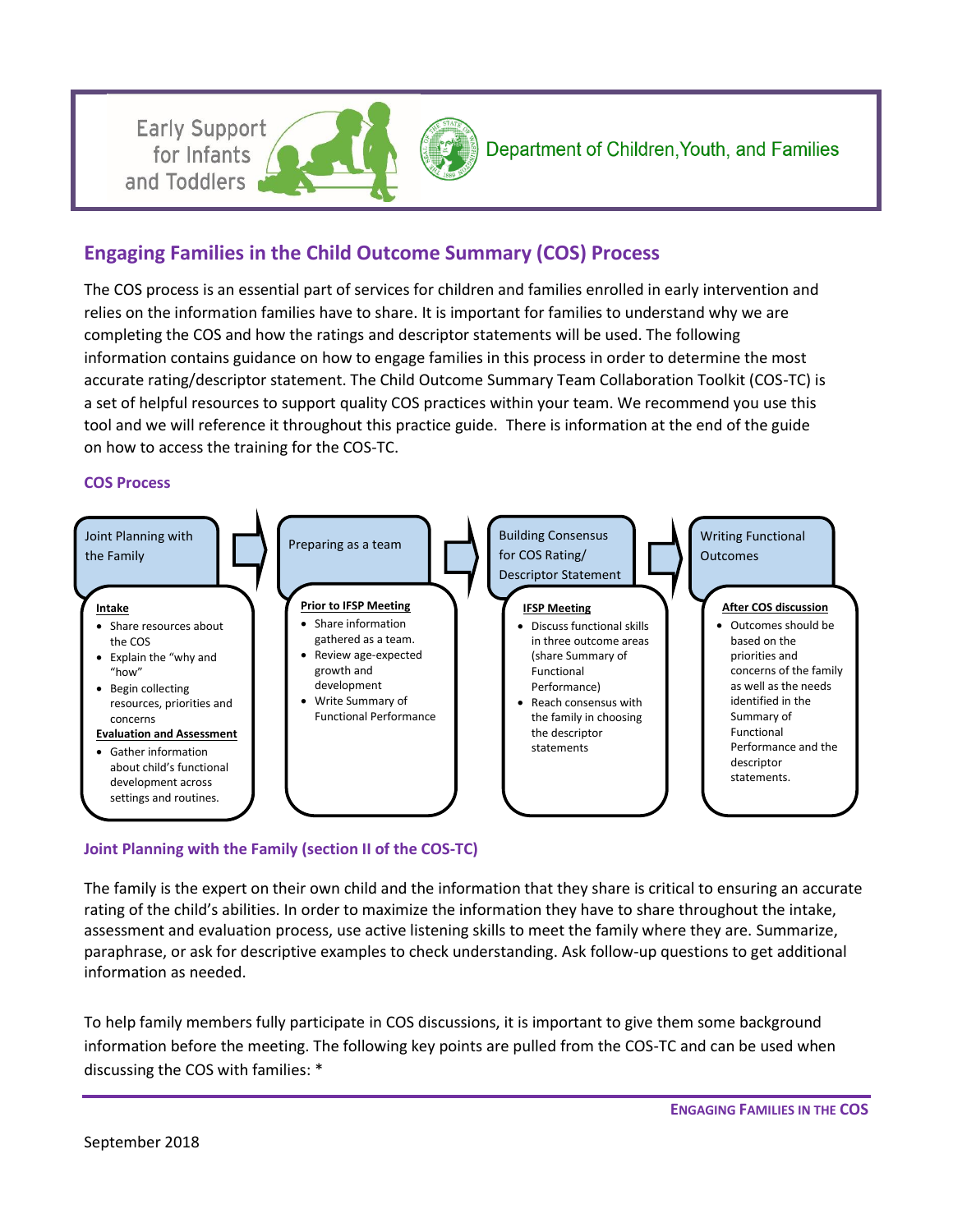# **Explain to the family why outcome data is collected and how they are used.**

Before beginning the COS decision-making discussion, providers need to give the family basic information about why outcome data is collected and how those data are used and make sure the family has no additional

questions. Providers are encouraged to share written materials with families about why child outcome data are collected and the COS process before coming together for the COS rating meeting.

# **Describe the three child outcomes that are measured.**

Part of the preparation for families should include a brief description of the outcomes as each is discussed during the meeting. This may include a new description or reference to an earlier explanation about the outcomes. Providers should remind families that each of the outcome areas includes a variety of functional skills and abilities that teams consider when identifying ratings for each outcome.



# **Describe how the outcome data is collected.**

For each of the three outcomes, team members determine how the child is currently doing by discussing information that has been obtained about the child's functioning across settings and/or routines. Providers can reinforce the approaches that were used to gather information about the child's functioning (e.g., assessment, observation, interviews, etc.) and when the information was collected. In collaboration with families, all team members consider the mix of functional skills a child has for each of the outcome areas and then determine how close these skills are to age-expected development. The process is repeated later (i.e., annually and/or at exit) to compile information that helps identify changes observed in the child's functioning.

# **Check for family understanding before moving on.**

When sharing information about the outcomes and the COS, it is important to confirm the family's understanding. Asking open-ended questions may be helpful, for example "What else would you like to know about measuring the child outcomes?" In addition to initially checking the family's understanding of the why and how of the COS process, the providers should check the family's understanding as needed throughout the meeting. Ensuring families understand the COS process is critical to meaningfully engaging them in it.

# **Preparing as a Team (Section I of the COS-TC)**

It is important for the team of professionals to discuss all of the information gathered so far that will contribute to the selection of the descriptor statements. The team should have a rich discussion about the child's functioning in each outcome area, including discussing what is age-expected. The team will not be selecting a descriptor statement during this meeting, as this must happen with the family present. The Family Resources Coordinator should facilitate this preparation and include the following:

- What skills and behaviors does the child use?
- In what settings and situations?
- How often is the child using those skills and behaviors? What supports are needed for the child to use them?
- Are these skills and behaviors what we expect of a child this age?
- Are there skills or behaviors that we would expect a child this age to use that this child is not yet using?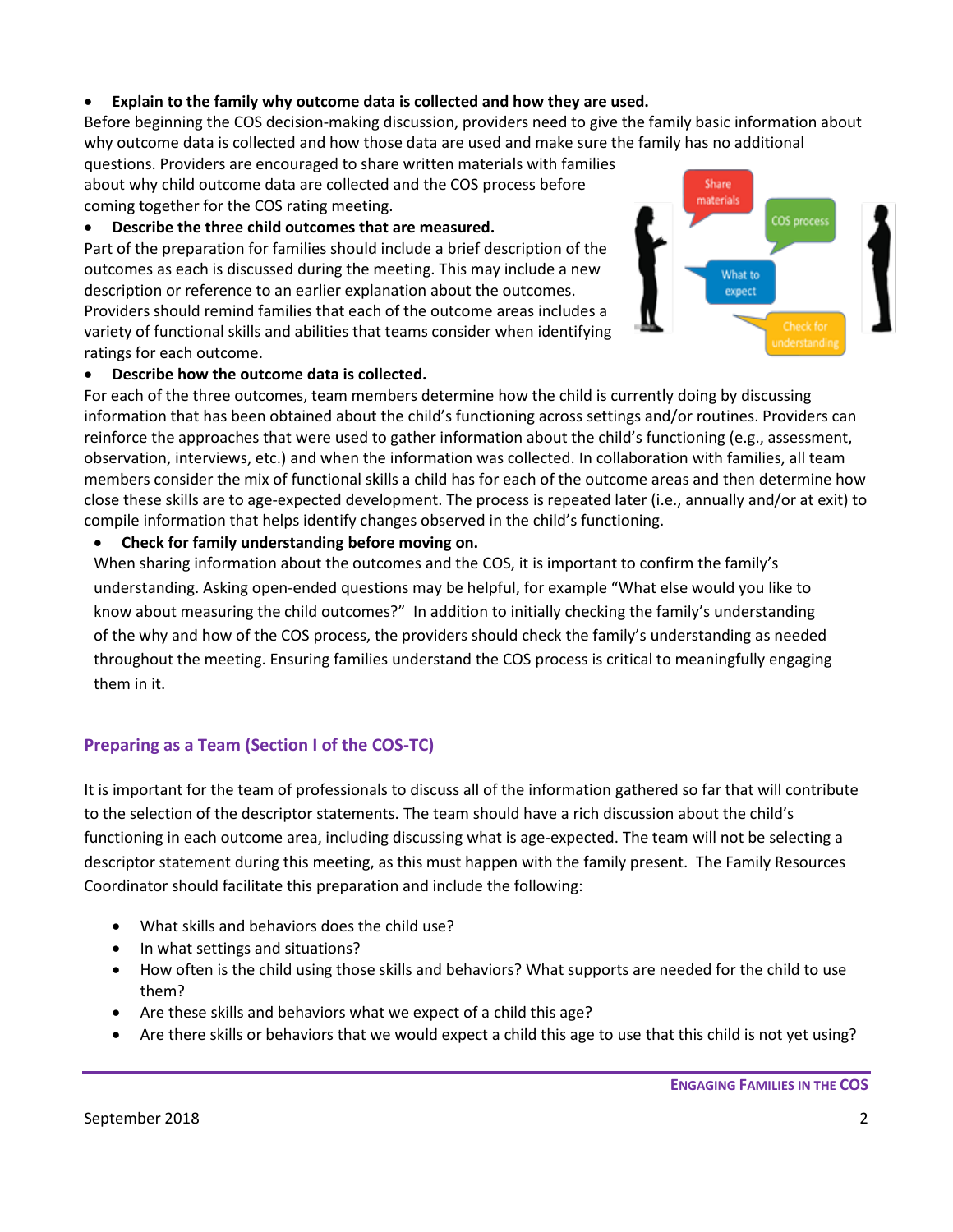- Review COS background information, including the meaning of the three outcomes, the rating criteria, and the descriptor statements.
- If there are any questions or concerns, the team discusses these further and refers to resources with more information about age-expected development and the rating criteria.

The entire IFSP team, including the family, determines what the child's strengths and areas of need are in the outcome areas at entry and at exit. Below are some practices to remember when collaborating as a diverse team.

- All members participate. It is not necessary that all team members be knowledgeable in all five areas of development.
- There is no expectation that families understand typical child development.
- Diverse perspectives and different opinions are encouraged.
- Minimize acronyms and jargon.
- Explain professional terms.
- Summarize, paraphrase, or ask for descriptive examples to check understanding.
- Ask follow-up questions to get additional information, as needed.



#### **Summary of Functional Performance**

The Summary of Functional Performance, with input from the parent, synthesizes all the information known about the child from a variety of sources and across settings to create a snapshot of the child's functioning relative to same-aged peers in each of three global outcome areas. As a team, a descriptor statement that most closely describes how the child is functioning compared to same age peers is selected for each outcome from a predetermined list of choices that are:

- Tied to a 7-point rating scale
- Based on the child's functioning:
	- o What the child does across settings and with different people
	- o Compared with what is expected given the child's chronological age
- Age appropriate within the context of the family's culture

There is not a need to mention the numbers on the rating scale to families, nor do we need to ask the families to come up with a number on the rating scale. Discuss information so that all team members, including the family, have a picture of the different ways the child uses his or her functional skills in each of the three outcome areas. This picture should reflect the perspectives of all who interact with the child. Information from multiple sources helps the team accurately gauge the child's functioning relative to what is expected at the child's chronological age.

3 out of 7

VS Child shows functioning expected for his or her age

some of the time and/or in some settings and situations. Child's functioning is a mix of ageappropriate and not age-appropriate behaviors and

skills.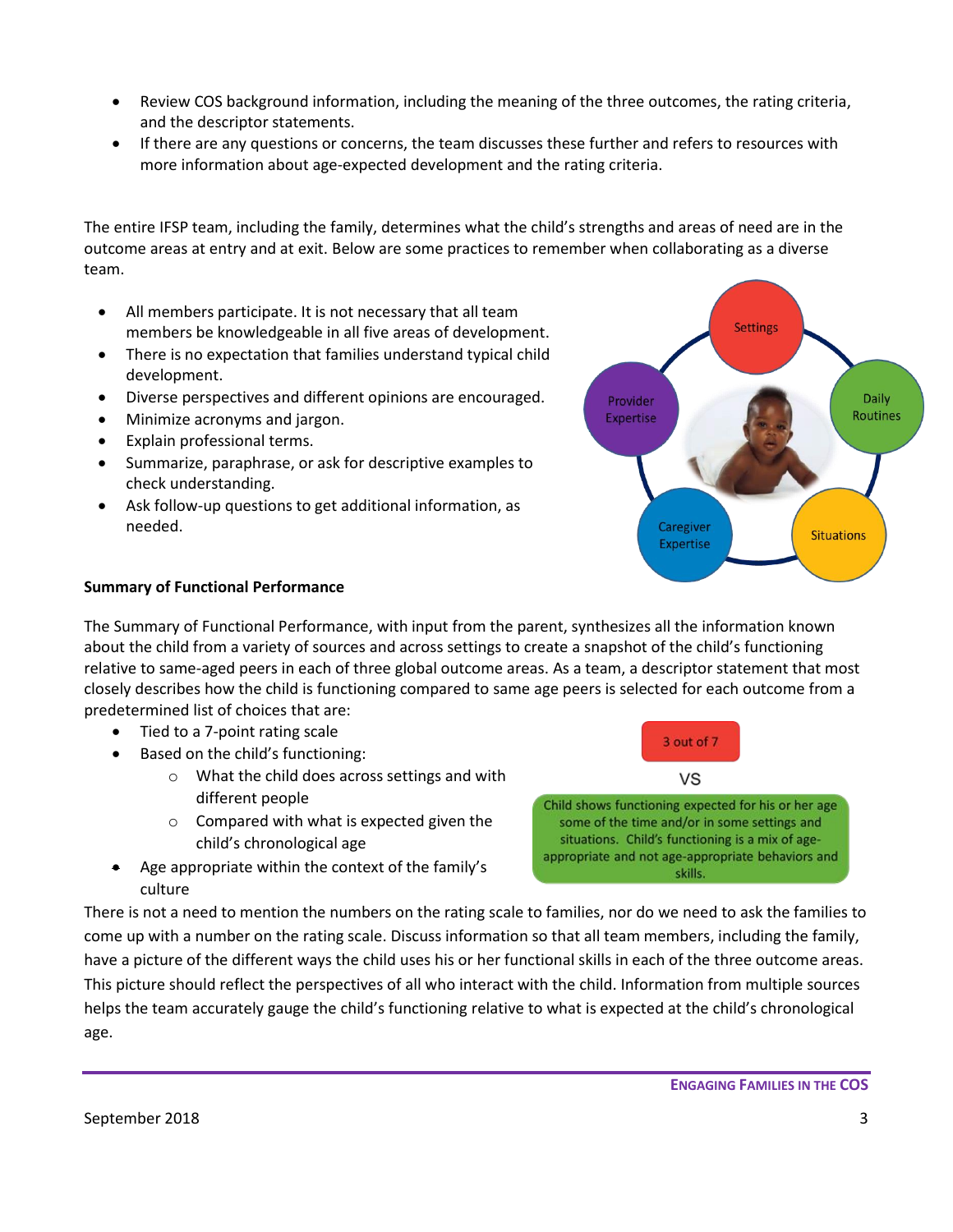# **Cultural Considerations**

Expectations for development may vary between cultures, especially with regard to independence and self-care skills. It is important for the team to learn from the family about their culture's expectations for their child's development and learning. Interpreters must be available if needed and professionals conducting the assessment should be skilled and knowledgeable about the cultural implications of the assessment process.

- If a child's skills are not at the same level as same age peers of the mainstream culture, it may be that there is a different expectation within that child's and family's culture. For example, a child may not be using self-help skills in an age appropriate way according to an evaluation tool but the family may not have any expectation that the child complete those tasks independently.
- The rating on the Summary of Functional Performance should reflect age expected functioning within the child's culture. For example, if a child is not yet eating with utensils because the family eats with their hands, they should not be given a lower COS rating.

# **Building Consensus for a High Quality Rating/Descriptor Statement (Section IV of the COS-TC)**

The following are different strategies to incorporate into the discussion with families when choosing a descriptor statement.\*

**Give options:** Based on the discussion the professional team had prior to the IFSP meeting, offer the family a starting point to work from. Share these options with the family in order to narrow down the seven descriptor statements. Be careful not to present these as the only options the family can chose from; you want to be sure they are able to give input beyond your suggestions, if needed.Examples of how you might do this include:

*We talked about Norton mostly using skills we would typically see of a much younger child in this outcome area. However, we do see some age-expected functioning in how he displays and communicates his emotions with others. Let's consider if this other statement is a more accurate way to describe his functioning. [Read alternate statement.] -or-*

*We have to consider if he demonstrates age-expected functioning in all or almost all settings and situations. Earlier, we heard that when we think of his play with others, Norton continues to do more onlooker play with*  familiar peers at childcare and he continues to have difficulty separating from you. These are behaviors that *typically appear before his age. Do you agree?* 

**Give Examples:** In order to help give context for the family about their child's development in comparison with same age peers, provide concrete examples of the functional skills their child has as well as what is considered to be age appropriate. For example:

*Being able to separate from you easily in familiar surroundings is an ability expected for his age. Norton, however, displays notable shyness and can take up to 30 minutes to separate. This is more typical of a younger child and is often seen before being able to separate more easily. When we think of how Norton separates from you we'd call it an immediate foundational ability. -or-*

*Norton is making sounds and starting to say things that sound like they could be words. Children Norton's age are typically saying more words. They also use words functionally to name things that they see. Norton's skills are more typical of a much younger child; we'd call these foundational skills. They are important skills, and ones we'll want to build upon to help him get closer to age-expected development.*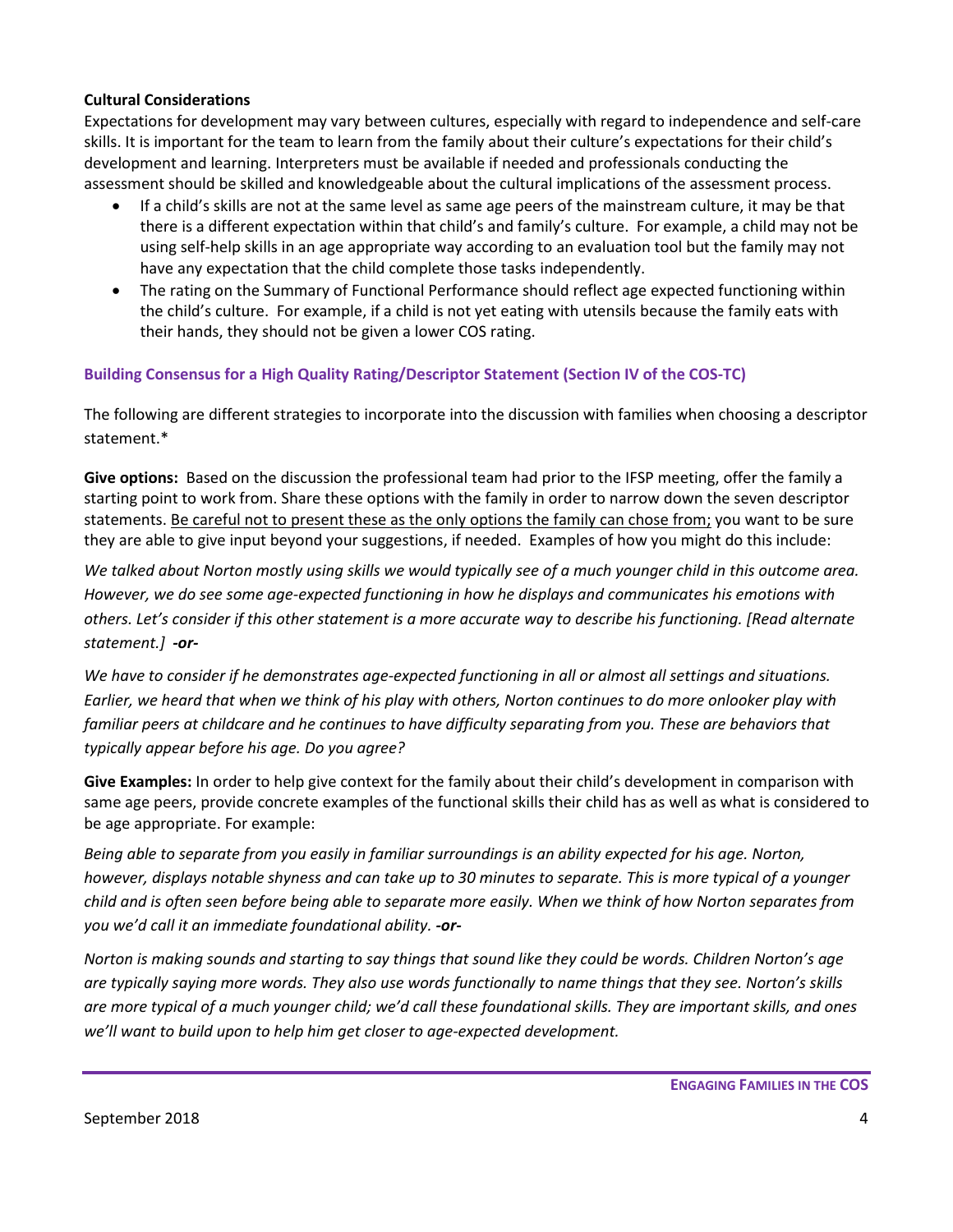**Use the Decision Tree:** It is recommended that the team of professionals use the decision tree to come to an accurate descriptor statement before meeting with the family. The team may also decide to use the tool with the family during the IFSP meeting, being careful not to use the numbers on the rating scale. Depending on the family, this may help to narrow down the choices and come to consensus. For example:

*I believe we have a good picture of Norton's functioning in this first outcome area. Let's now use this decision tree to help us make a decision about Norton's use of skills in this outcome area. The first question is about ageexpected functioning. We've discussed that Norton interacts with Jenna in a way that is expected for his age; he also follows the routine at childcare and transitions easily between activities. These are abilities typical of children his age. So in regards to this first question would you all agree that he does show some age-expected functioning in this outcome? -or-*

*We have to consider if he demonstrates age-expected functioning in all or almost all settings and situations. Earlier, we heard that when we think of his play with others, Norton continues to do more onlooker play with familiar peers at childcare and he continues to have difficulty separating from you. These are behaviors that typically appear before his age. So in response to this question, I think we'd say no. Do you agree?* 

# **Difficulty Reaching Consensus**

You may encounter challenges reaching consensus with the family and/or team when deciding on a rating. Here are some tips for helping you to reach consensus. Be sure to complete the steps listed above in *Preparing as a Team.*

- If disagreements arise with the family when choosing a descriptor statement, it is essential to determine the source of the disagreement and work to resolve it. For example, are there differences in what skills people consider age-expected? If so, refer to an age anchoring tool to develop a shared understanding of expectations. Use concrete examples of the child's functional skills.
- Refer back to Summary of Functional Performance or any other information the family may have shared about their child's skills and their concerns.
- Empathize and use active listening to ensure the family's perspective is being heard.
- Use a descriptor statement the family feels comfortable with if disagreement remains.

Be sure this conversation is respectful of the family's perspective and doesn't feel like an argument. If the family feels very strongly about selecting a descriptor statement that the provider team disagrees with, and an attempt has been made to come to consensus using the methods listed above, move forward with the descriptor statement of the family's choice.

#### **Writing Functional Outcomes**

Functional outcomes should be based on the priorities and concerns of the family as well as the needs identified in the Summary of Functional Performance and the descriptor statements, and should address desired outcomes for the child and family as they relate to the three global child outcome areas. Engaging families in the COS process ensures a more accurate understanding of the child's abilities and skills, and contributes to quality outcomes for the child and family.